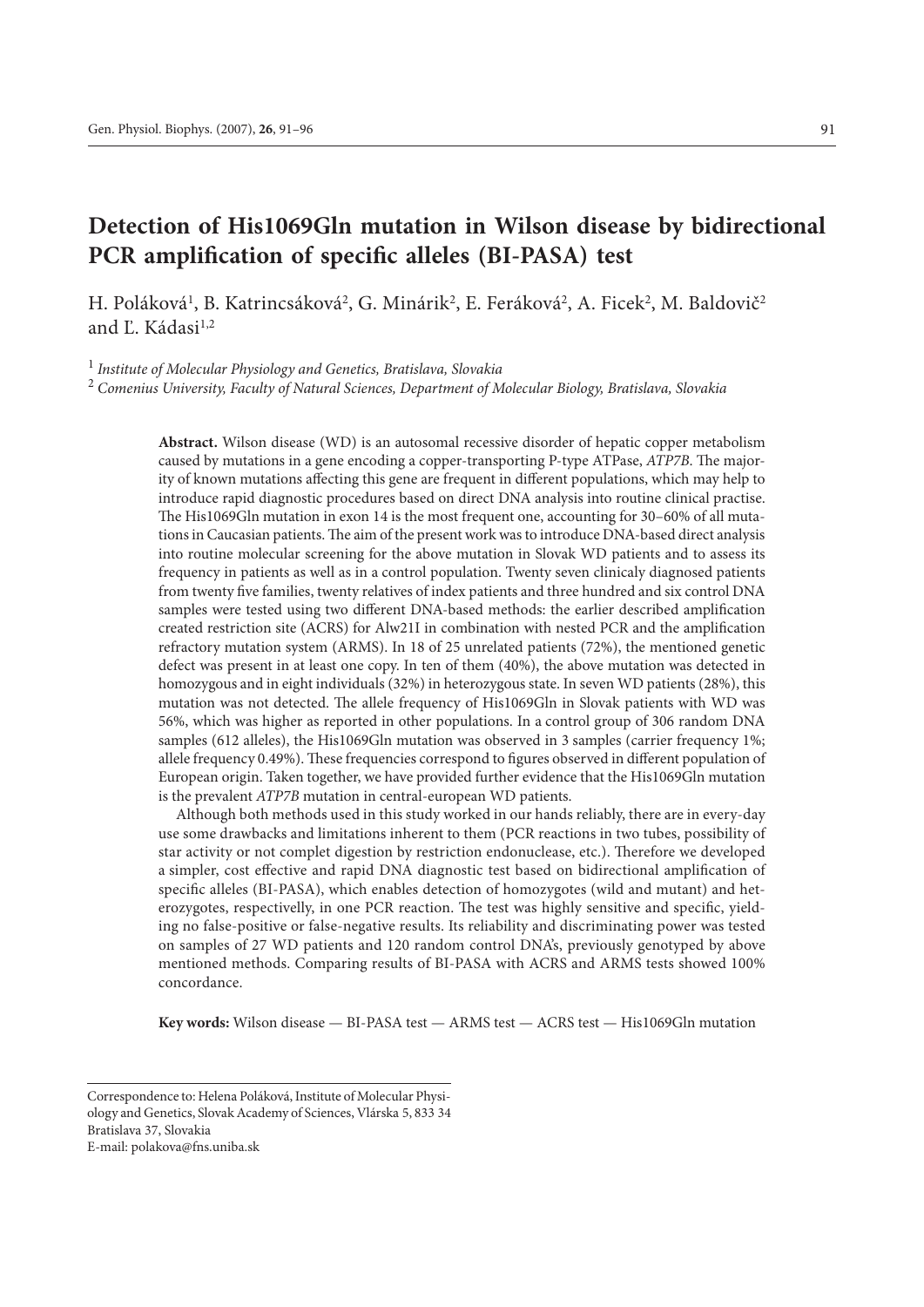#### **Introduction**

Wilson disease (WD), also known as hepatolenticular degeneration, is an autosomal recessive disorder of copper transport characterized by progressive copper accumulation in the liver and the central nervous system (OMIM 277900). The worldwide prevalence of WD is estimated to be 1 : 30,000, with a corresponding gene and carrier frequency of 0.56% and 1.1%, respectively (Scheinberg and Sternlieb 1984; Danks 1989; Brewer et al. 1992; Hoogenraad 1996; Schilsky 1996; Gollan and Gollan 1998; Ferenci 1999). Patients usually present with hepatic or neuropsychiatric symptoms, or both (Ferenci et al. 2001; Mareček 1996). Since biochemical markers of impaired copper metabolism can be misleading, diagnosis may be difficult in the absence of typical symptoms and in asymptomatic siblings. Early diagnosis is, however, critical, since treatment due to time prevents life-long neurological disability and/or liver cirrhosis. Recently the gene for WD was identified as a copper transporting ATPase, designated as *ATP7B* (Bull et al. 1993; Petrukhin et al. 1993; Tanzi et al. 1993). Subsequently identification of disease-causing mutations led to substantial progress in the early diagnosis and successful treatment of the disease. To date, more than 300 disease causing mutations have been identified in WD patients from different populations (www.medgen.ualberta.ca). One of the most common mutations, His1069Gln, accounts for 30–60% of the WD chromosomes in Caucasian patients (Czlonkowska et al. 1997; Maier-Dobersberger et al. 1997; Shah et al. 1997; Ha-Hao et al. 1998; Ivanova-Smolenskaya et al. 1999; Cauza et al. 2000; Tarnacka et al. 2000; Caca et al. 2001; Firneisz et al. 2002; Vrábelová et al. 2002). Up to present, no data are available from the population of Slovakia. Here we present results of molecular screening for the above mutation in a sample of Slovak patients with WD. For mutation detection, two different DNA-based methods were used: restriction fragment length polymorphism (RFLP) analysis using nested PCR with introduction of a Alw21I restriction site (nested ACRS/RFLP) (Maier-Dobersberger et al. 1997), and amplification refractory mutation system (ARMS) (Newton et al. 1989; Nichols et al. 1989). Furtheron to overcome some limitations and drawbacks inherent to both methods, we developed a new single tube and one step method for rapid and reliable detection of this mutation, based on bidirectional amplification of specific alleles (BI-PASA) (Liu et al. 1997).

## **Materials and Methods**

#### *Patients*

27 patients with classical symptoms of WD and their 20 relatives (6 parents, 8 siblings and 6 their offspring) from 25 unrelated Slovak families were examined. Patients involved in this study included 12 females and 15 males with mean age of onset of disease 12 years. Diagnosis was based on the presence of Kayser–Fleischer rings, lower serum ceruloplasmin level  $\left($  <0.22 g/l), low copper serum concentrations (<11 *µ*mol/l) and accompanying neurological and/or liver symptoms. In addition, a total of 306 DNA samples from randomly choosen healthy controls were tested. Blood samples and data on diagnosis were provided by  $3<sup>rd</sup>$  Department of Internal Medicine, Dérer's Faculty Hospital Bratislava, and Departments of Clinical Genetics in Slovakia. This research was approved by local Ethic Committee and all participants gave informed written consent.

#### *DNA samples*

High-molecular-weight DNA was extracted from EDTA anticoagulated whole peripheral blood by phenol-chloroform extraction method according to standard protocols.

#### *Detection of His1069Gln mutation*

In initial phase, the modified nested PCR-based ACRS technique (Maier-Dobersberger et al. 1997), and ARMS (Newton et al. 1989; Nichols et al. 1989) were used to detect the His1069Gln mutation. Previously published primers (Petrukhin et al. 1993; Maier-Dobersberger et al. 1997) were modified and designed with the assistance of the Primer3 express software program (www-genome.wi.mit. edu/cgibin/primer/primer3\_www.cgi) and produced by Merck (VBC Genomics). The modified primer sequences are shown in Table 1.

The nested PCR-based ACRS technique used was similar to that described by Maier-Dobersberger et al. (1997), however, modified in a few essential points. After amplification of exon 14 of *ATP7B* by using the intronic primers P1 and P2, a second PCR was performed using the first PCR product (340 base pairs) as template. In the second PCR intronic primer P1 was used paired with mismatch primer P5 to create an Alw21I specific restriction site in wild allele, but not in mutated one. Primers P1 and P5 produce 136 base pairs long fragment. This difference was used to detect the mutation by digesting the product by restriction enzyme Alw21I. Patients homozygous for the His1069Gln mutation show only single 136 base pairs long fragment, heterozygous carriers two fragments, 136 and 121 base pairs long, respectively, and patients with no His1069Gln mutation a single 121 base pairs long fragment. PCR was performed in a total volume of 25 *µ*l containing 200 ng genomic DNA (first PCR) and 100× diluted first PCR product (second PCR); 1.5 mmol·l<sup>-1</sup> MgCl2; 200 *µ*mol∙l–1 dNTPs; 0.12 *µ*mol∙l–1 of each primer; 0.5 U Taq DNA polymerase (Invitrogen). Twenty eight and twenty five amplification cycles were performed in the first and the second PCR, respectively. Each cycle consisted of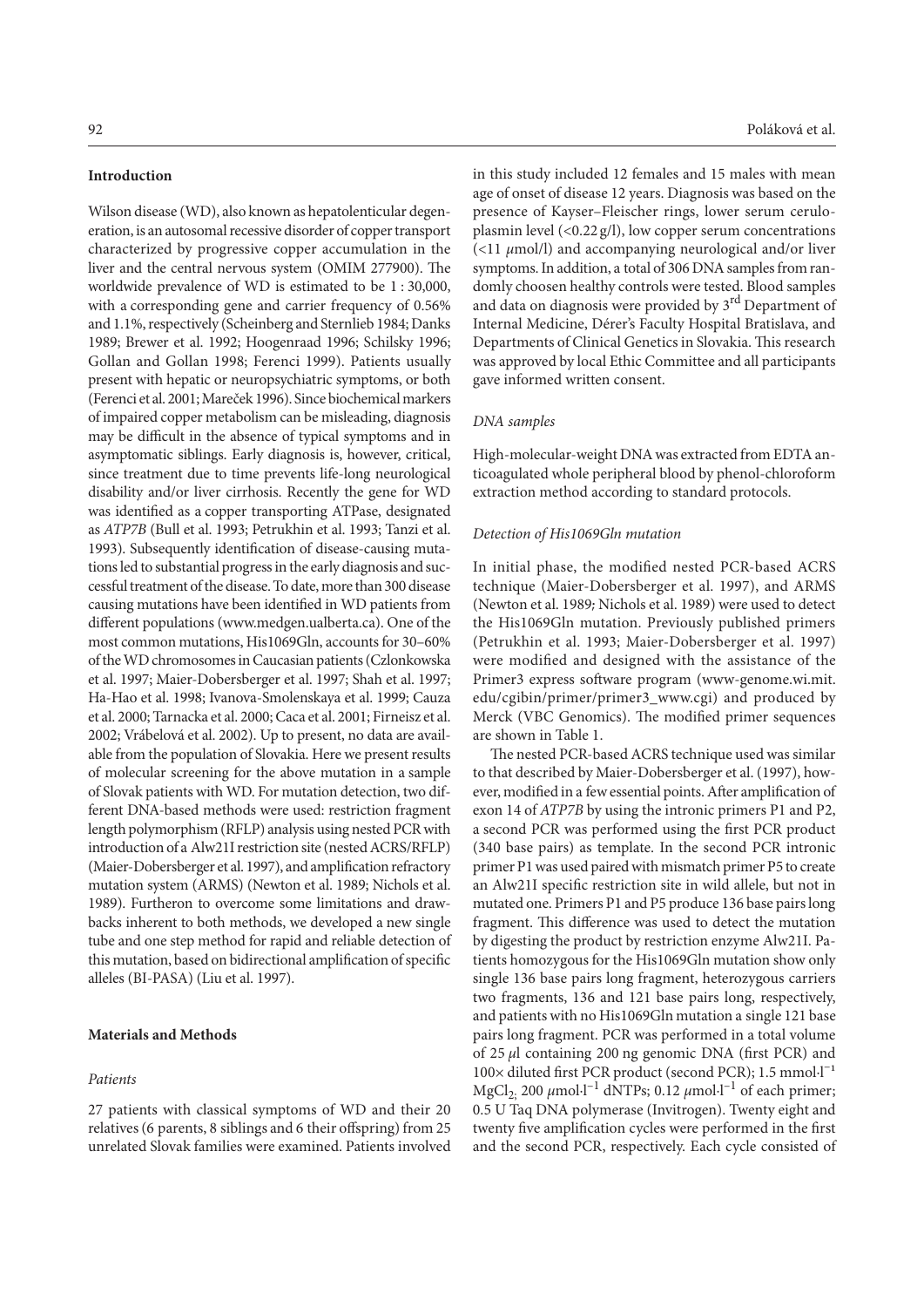| Methods        |                           | Primers        | Sequence                             |
|----------------|---------------------------|----------------|--------------------------------------|
| PCR of exon 14 | 1 <sup>st</sup> PCR       | P <sub>1</sub> | 5' GGG CAG CTA GGA GAG AAG GAC 3'    |
|                |                           | P <sub>2</sub> | 5' AGT TCT GCC TCA GGA GTG TGA CT 3' |
| <b>ACRS</b>    | $2^{nd}$ PCR              | P <sub>1</sub> | 5' GGG CAG CTA GGA GAG AAG GAC 3'    |
|                |                           | <b>P5</b>      | 5' CGG AGG CCA GCA GTG AGC 3'        |
| ARMS           | PCR with specific mutant  | P <sub>1</sub> | 5' GGG CAG CTA GGA GAG AAG GAC 3'    |
|                | allele                    | P <sub>2</sub> | 5' AGT TCT GCC TCA GGA GTG TGA CT 3' |
|                |                           | P <sub>3</sub> | 5' GGA GGC CAG CAG TGA ACA A 3'      |
| <b>ARMS</b>    | PCR with allele specific  | P <sub>1</sub> | 5' GGG CAG CTA GGA GAG AAG GAC 3'    |
|                | primers for normal allele | P <sub>2</sub> | 5' AGT TCT GCC TCA GGA GTG TGA CT 3' |
|                |                           | P6             | 5' GGA GGC CAG CAG TGA ACA C 3'      |
| BI-PASA        | PCR with allele specific  | P <sub>1</sub> | 5' GGG CAG CTA GGA GAG AAG GAC 3'    |
|                | primers for normal and    | P <sub>2</sub> | 5' AGT TCT GCC TCA GGA GTG TGA CT 3' |
|                | mutant allele             | P <sub>3</sub> | 5' GGA GGC CAG CAG TGA ACA A 3'      |
|                |                           | P <sub>4</sub> | 5' GAC TGC CAC GCC CAA GGG G 3'      |

**Table 1.** Oligonucleotide sequences used in ACRS, ARMS and BI-PASA test. Mismatch in P5 primer and the nucleotides in P3 primer specific for the mutant allele and in P4 and P6 primers specific for the normal allele are marked by bold and underlined

denaturation at 94°C/1 min; annealing at 54°C/30 s; extension at 72°C/25 s for thirty cycles. Nested PCR product was digested with restriction enzyme Alw21I for 6 h at 37°C, and the fragments electrophoresed through 9% not denaturing polyacrylamide gel (29 : 1).

Subsequently an ARMS test was designed as a simpler diagnostic assay. ARMS test consisted of two complementary reactions – one containg a primer specific for the mutant allele and the other one containg primer for the wild-type allele (both have a common second primer). The first reaction was performed using primers P1, P2 and P3. The second one was performed using primers P1, P2 and P6. Primers P1 and P2 represent an internal control, which amplifies the entire exon 14, and produce 340 base pairs long fragment. Primers P3 and P6 are allele specific for the mutant sequence and for the wild one, respectively. Primers P1 and P3, P1 and P6 produce a 135 bp long fragment, respectively. Genotyping was based on the presence of amplification product in one (patients with two copies or no copy of His1069Gln mutation) or in both reactions (compound heterozygous or carriers of the mentioned mutation). ARMS test was performed in a total volume of 25 μl containing 200 ng genomic DNA; 1.2 mmol⋅l<sup>-1</sup> MgCl<sub>2</sub>; 50 *µ*mol∙l–1 dNTPs; 0.12 *µ*mol∙l–1 of primers P1 and P2, and 0.06 *µ*mol∙l–1 of P3 (mutation allele-specific amplification) or P6 (normal allele-specific amplification); 0.75 U Taq DNA polymerase. Conditions for PCR were: 94°C/1 min; 54°C/30 s; 72°C/25 s for thirty cycles.

### **Results**

A total of 27 WD patients and their 20 relatives (6 parents of patients, homozygous for His1069Gln, 8 siblings and

6 offspring) were tested. In 18 of 25 unrelated patients (72%), the His1069Gln was present in at least one copy (proportion 56% in all WD mutations). In ten patients (40%), the above mutation was detected in homozygous and in eight ones (32%) in heterozygous state. In seven patients (28%), this mutation was not detected. Our results are similar to those reported for Central, Eastern and Northern-European populations (Thomas et al. 1995; Czlonkowska et al. 1997; Maier-Dobersberger et al. 1997; Ivanova-Smolenskaya et al. 1999; Caca et al. 2001). In five of fourteen asymptomatic siblings of index patients and their offspring, the mutation was present in one copy and in nine the above mutation was not identified. In a control group of 306 DNA samples from randomly chosen controls (612 alleles), the His1069Gln mutation was observed in 3 samples (carrier frequency 1%; allele frequency 0.49%). These results are strikingly similar to those described in other populations (Scheinberg and Sternlieb 1984; Brewer et al.1992; Hoogenraad 1996; Schilsky 1996; Gollan and Gollan 1998; Ferenci 1999; Firneisz et al. 2002).

Although both methods used were reproducible and precise, in every-day use there are some drawbacks and limitations inherent to them. The most serious limitation lies in using restriction digestion in nested-PCR-based ACRS technique. Star activity or not-complete digestion (due to some contamination) may lead to false-positive or false-negative results. Further on, both methods require performing two PCR reactions, and in addition nested-PCR is prone to increased risk of contamination by PCR products. Therefore a faster and simpler PCR based on BI-PASA (Liu et al. 1997) was developed. BI-PASA PCR is a method by which two allele-specific amplifications oc-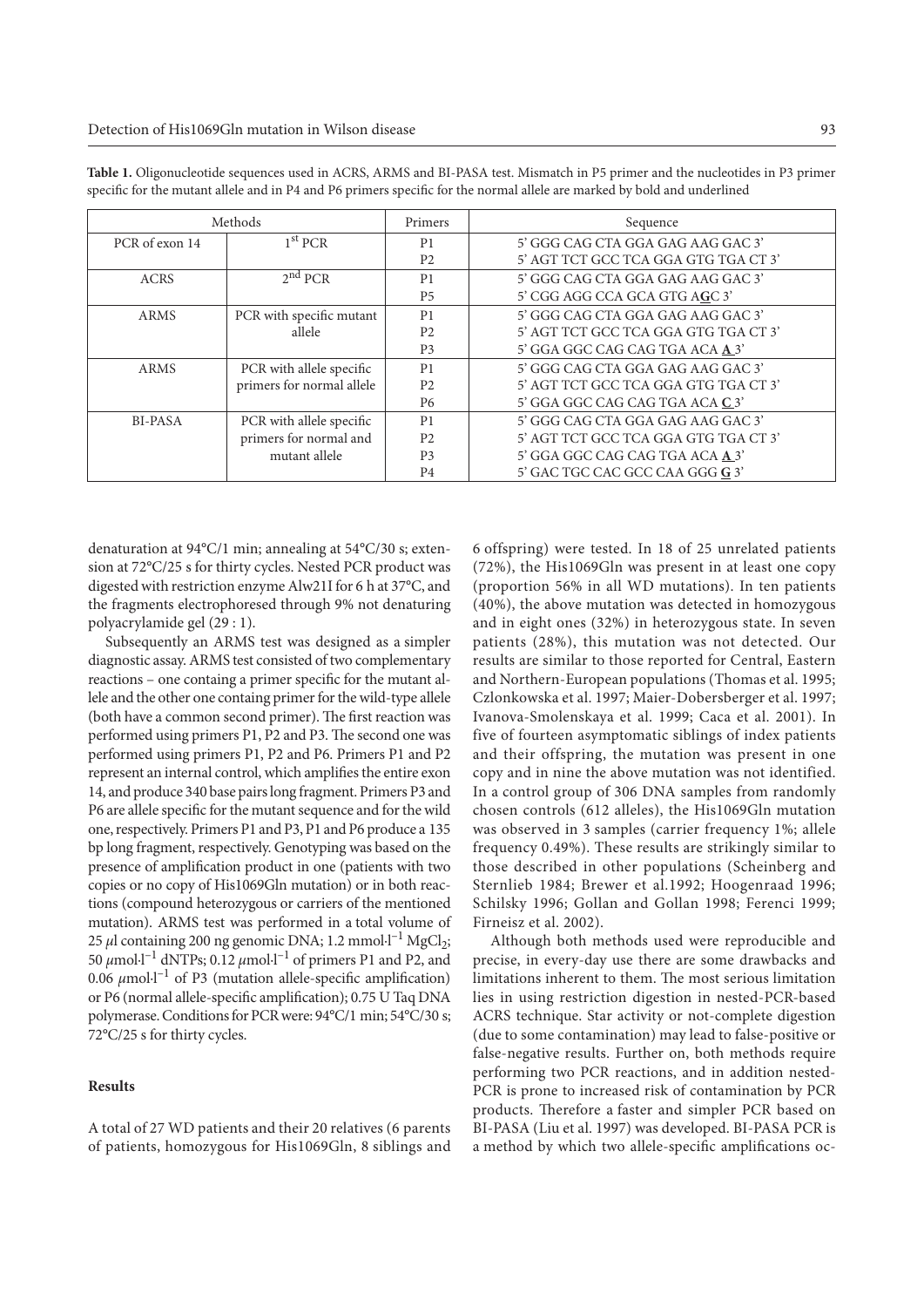

**Figure 1.** Scheme of BI-PASA test. BI-PASA PCR is performed with four primers. Two outer primers P1 and P2 produce 340 base pairs fragments. P1-P2 fragment is always produced and serves as a positive control. P3 and P4 primers are each allele specific, one for the mutant allele (P3) and the other for the normal allele (P4). Depending on the zygosity, BI-PASA produces two or three overlapping fragments. P1-P3 (135 base pairs) and P2-P4 (242 base pairs) are both present in a heterozygous samples, but only P2-P4 fragment is produced in homozygous normal and only P1-P3 is produced in homozygous mutant samples.

cur simultaneously in one PCR reaction. In BI-PASA test, one of the allele is amplified by allele specific reaction in one direction while the second allele is amplified by allele specific reaction in the opposite directions. Two outer (P1 and P2) and two inner allele-specific (P3 and P4) primers are required, which determine three fragments of different length: primers P1-P2 a 340 bp control fragment (present in all samples), primers P1-P3 a 135 bp fragment (in the presence of the mutant allele), and primers P2-P4 a 242 bp fragment (in the presence of wild allele). An overview of the test principle is given in Figure 1. After optimization of reaction condition and designing the sequences of the primers, the optimal PCR protocol was introduced. BI-PASA amplification was performed in a total volume of 25 µl containing 200 ng genomic DNA; 1.5 mmol⋅l<sup>-1</sup> MgCl<sub>2</sub>; 200 nmol∙l–1 dNTPs; 5% DMSO, 0.06 *µ*mol∙l–1 of primers P1 and P2; 0.12 *µ*mol∙l–1 of primers P3 and P4; and 0.75 U of Taq DNA polymerase. Conditions for PCR were 94°C/1 min; 54°C/30 s; 72°C/25 s for thirty cycles.

Amplifications were performed on a GeneAmp PCR System 9700 or GeneAmp PCR System 2700 (Applied Biosystems).

#### **Discussion**

Direct gene analysis is being increasingly used as a diagnostic strategy for many diseases. New methods are needed, however, because all current techniques for gene analysis are time consuming, expensive, or inefficient. The His1069Gln point mutation found in 72% of Slovak patients with WD seems high enough (56% of all WD mutations) to merit screening by a single mutation test. The occurrence rate in our patients is higher as reported in other populations (Czlonkowska et al. 1997; Maier-Dobersberger et al. 1997; Shah et al. 1997; Ha-Hao et al. 1998; Ivanova-Smolenskaya et al. 1999; Cauza et al. 2000; Tarnacka et al. 2000; Caca et al. 2001; Firneisz et al. 2002; Vrábelová et al. 2002). The highest rates of occurrence of His1069Gln mutation were reported in WD patients from Poland (Czlonkowska et al. 1997) (73%) and Eastern Germany (Ferenci et al. 2001) (63%). High proportion of this mutation in our WD patients may be due to the small number of patients tested in our sample.

In initial phase of the present work, the His1069Gln mutation was tested using two earlier described DNA based techniques: a nested PCR-based ACRS technique (Maier-Dobersberger et al. 1997), and an ARMS test (Newton et al. 1989; Nichols et al. 1989). However, both methods described in this paper are equally specific and powerful (comparing the results showed 100% concordance), ACRS requires two rounds of PCR reactions (nested PCR), restriction digestion of PCR product (star activity or incomplete digestion may interfere with the results) and PAGE electrophoresis. On the other hand, in an ARMS test two PCR reactions need to be set up using the same template DNA. Therefore we have developed more rapid, simpler, highly sensitive and specific test for screening the above mutation based on a BI-PASA, which identifies this mutation both in homozygous and heterozygous samples in one PCR reaction. Since its first description (Liu et al. 1997), BI-PASA test has been used for the detection of point mutations, because method is easy to perform and does not require specific PCR materials and equipment. This method allows genotyping without a need for nested PCR and restriction enzyme digestion of PCR products . In addition, BI-PASA overcomes the possible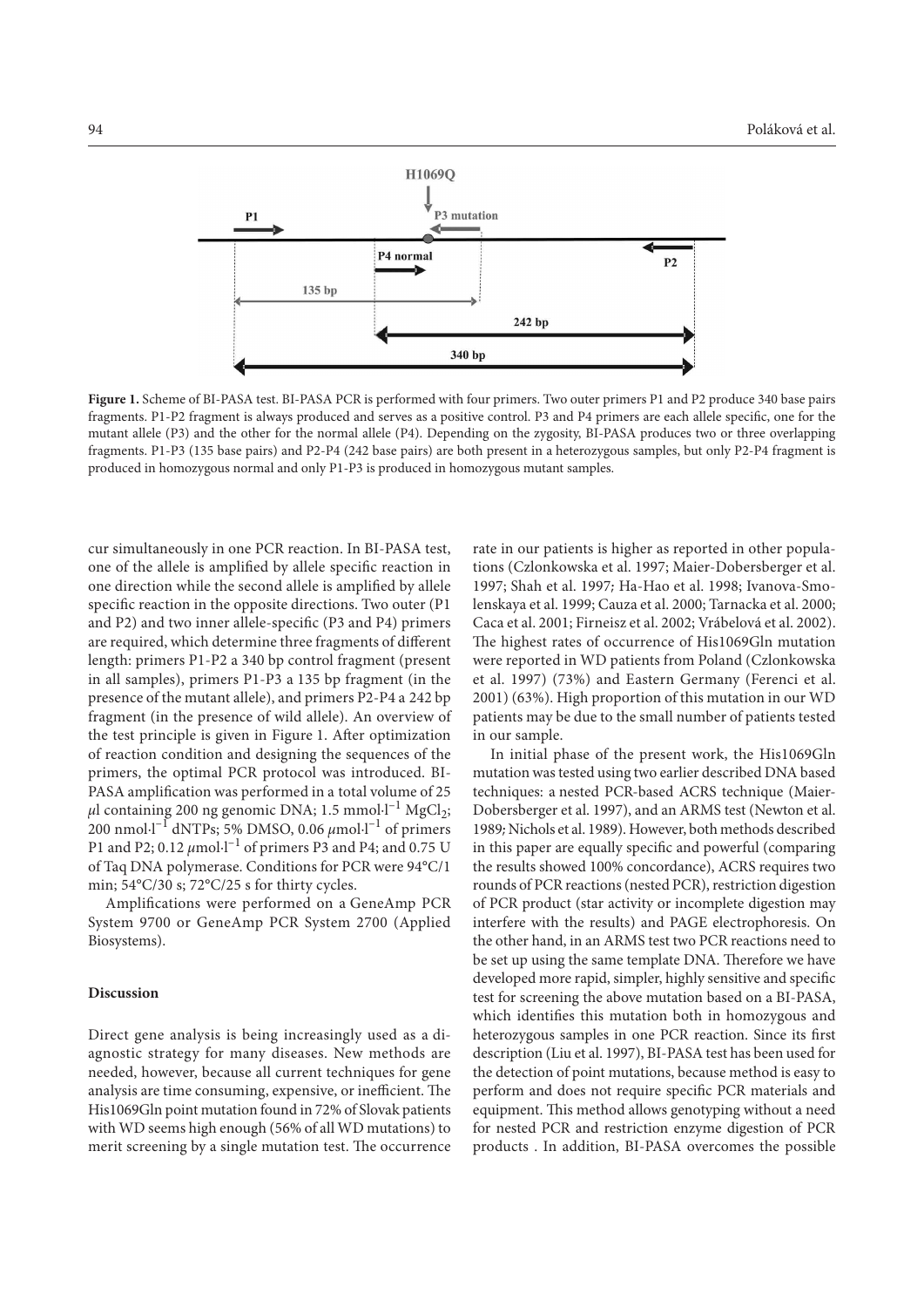

Figure 2. Detection of His1069Gln mutation by BI-PASA (A), ARMS (B) and nested PCR-based ACRS tests (C). **A.** In lanes 1, 2 and 4 are heterozygous carriers, in lane 3 is homozygous for the above mutation, and in lane 5 is healthy subject. **B.** Lanes 1, 3, 5, 7 and 9 represent results of ARMS PCR performed with primer for the normal specific allele; lanes 2, 4, 6, 8 and 10 with primer for the mutant specific allele. In lanes 1, 2; 3, 4; and 7, 8; are heterozygous carriers; in lanes 5, 6 is homozygous for the mentioned mutation; in lanes 9, 10 is healthy subject. **C.** His1069Gln homozygous patients show uncut single fragment (136 base pairs); the fragments from heterozygous carriers or compound heterozygous patients are partially digested and show two bands (136 base pairs and 121 base pairs); the fragments from healthy subjects or patients with other mutation show a single band (121 base pairs). In lanes 1, 2 and 4 are heterozygous carriers; in lane 3 is affected homozygous; in lane 5 is unaffected subject.

contamination of PCRs by the products resulting from the first round of amplification. After designing the primers and optimization of reaction and cycling conditions for BI-PASA test, a total of 27 WD patients and 120 random DNA samples previously screened for the above mutation by nested PCR-based an ACRS and an ARMS assay were tested. The results observed by this technique were completely identical with those found by the above two methods. Figure 2

demonstrates the results of testing His1069Gln mutation in patients and his family members using all three mentioned methods. However, all three methods used in this study give fully comparable results, BI-PASA test seems to be simpler and more rapid, yielding no false-positive or false-negative results.

The results presented here represent a starting point of direct DNA diagnosis in the majority of WD patients in Slovakia. DNA analysis performed with either one of the method described in this work is able to eliminate the difficulties existing in diagnosis of WD in case of asymptomatic stage of this disease as well as in cases of carriers, either healthy or compound heterozygous. In addition, molecular analysis supplies effective prenatal and postnatal screening possibility for WD that is critical in case of this disorder, while it is a treatable genetic defect. In conclusion, the high occurrence rate of His1069Gln mutation in Slovak patients resembles the rate of occurrence of this mutation in other Central and Eastern European countries (Czlonkowska et al. 1997; Maier-Dobersberger et al. 1997; Ha-Hao et al. 1998; Ivanova-Smolenskaya et al. 1999; Cauza et al. 2000; Tarnaczka et al. 2000; Caca et al. 2001; Firneisz et al. 2002; Vrábelová et al. 2002). Presented results could support the hypothesis that the original mutation event occurred long years ago somewhere in Eastern Europe and that the present day frequencies of this mutation observed in the area of Eastern and Central Europe are the consequences of the founder effect (Cauza et al. 2000; Firneisz et al. 2002).

**Aknowledgements.** This project was supported by grant No. 2005/4-DFNsPBA-02 of Ministry of Health of SR. The authors are grateful to all Departments of Clinical Genetics in Slovakia for their kind cooperation and providing the blood samples, as well as to Ildikó Szomolay for technical assistance.

#### **References**

- Bull P. C., Thomas, G. R., Rommens J. M., Forbes J. R., Cox D. W. (1993): The Wilson disease gene is a putative copper transporting P-type ATPase similar to Menkes gene. Nat. Genet. **5,** 327–337
- Brewer G. J., Yuzbasiyan-Gurkan V. (1992): Wilson disease. Medicine **71**, 139–164
- Caca K., Ferenci P., Kühn H-J., Polli C., Willgerodt H., Kunath B., Hermann W., Mössner J., Berr F. (2001): High prevalence of the H1069Q mutation in East German patients with Wilson disease: rapid detection of mutations by limited sequencing and phenotype-genotype analysis. J. Hepatol. **35,** 575–581
- Cauza E., Ulrich-Pur H., Polli C., Gangl A., Ferenci P. (2000): Distribution of patients with Wilson disease carrying the H1069Q mutation in Austria. Wien Klin. Wochenschr. **112,** 576–579